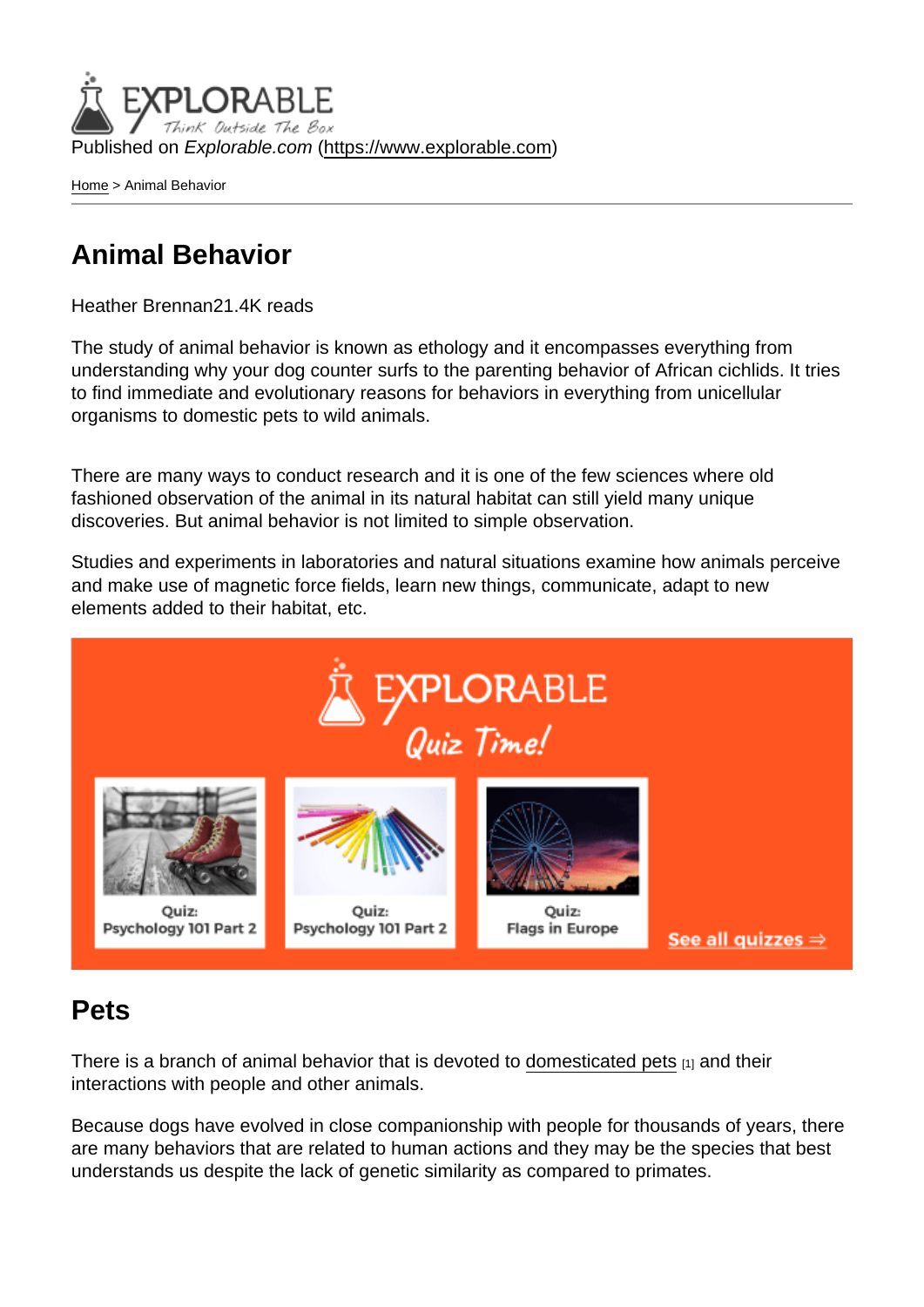Understanding how dogs perceive us, develop vocabulary and react to situations is a newer field that is experiencing a lot of growth at the moment.

# Wild Animals

Most animal behaviorists study wild animals. They look at individual behaviors, behaviors within a population of animals of the same species, and inter-species relationships.

Natural selection plays a heavy role in the study of behavior. Behavioral adaptations that allow an animal to better cope with its environment, reduce the risk of predation, or increase sexual success will make an animal more likely to be able to pass its genes on by increasing its odds of survival and reproduction.

Because passing your genes on to future generations is the ultimate definition of [evolutionary](http://mcat-review.org/evolution.php)  [success](http://mcat-review.org/evolution.php) [2], it is also how many behaviors are classified and explained.

When a new behavior is observed, the scientist seeks to understand how it contributes to future generations. They are looking for its cause, its function and how it evolved. It is studied on both the individual organism level and also at the genetic and physiological level, looking at the internal mechanisms that cause a behavior such as hormones and neural responses.

## Unique Adaptations

Many animals have developed unique adaptations to improve survival and reproductive success. Different species may evolve very similar ways of handling issues within their environment.

For example, many animals from bees to birds, bats, and whales make use of magnetic fields as a way to guide themselves to their destination.

Nature is full of very unusual adaptations that have evolved over and over again in different species. Many behaviorists focus on these adaptations and how they can be applied to improving human lives.

## Innate vs Learned Behaviors

Some behaviors are considered [innate](http://users.rcn.com/jkimball.ma.ultranet/BiologyPages/I/InnateBehavior.html) [3]. These are behaviors that are instinctive and performed from birth without ever learning how to do them. They can also be learned by watching other organisms, experimentation and experience.

Animal behavior is a very diverse field with something that will interest virtually anyone. Whether your main interest is at the genetic or cellular level or you hope to spend hours observing animals in their natural habitat, animal behavior has something to offer as a field of study.

Source URL: https://www.explorable.com/animal-behavior